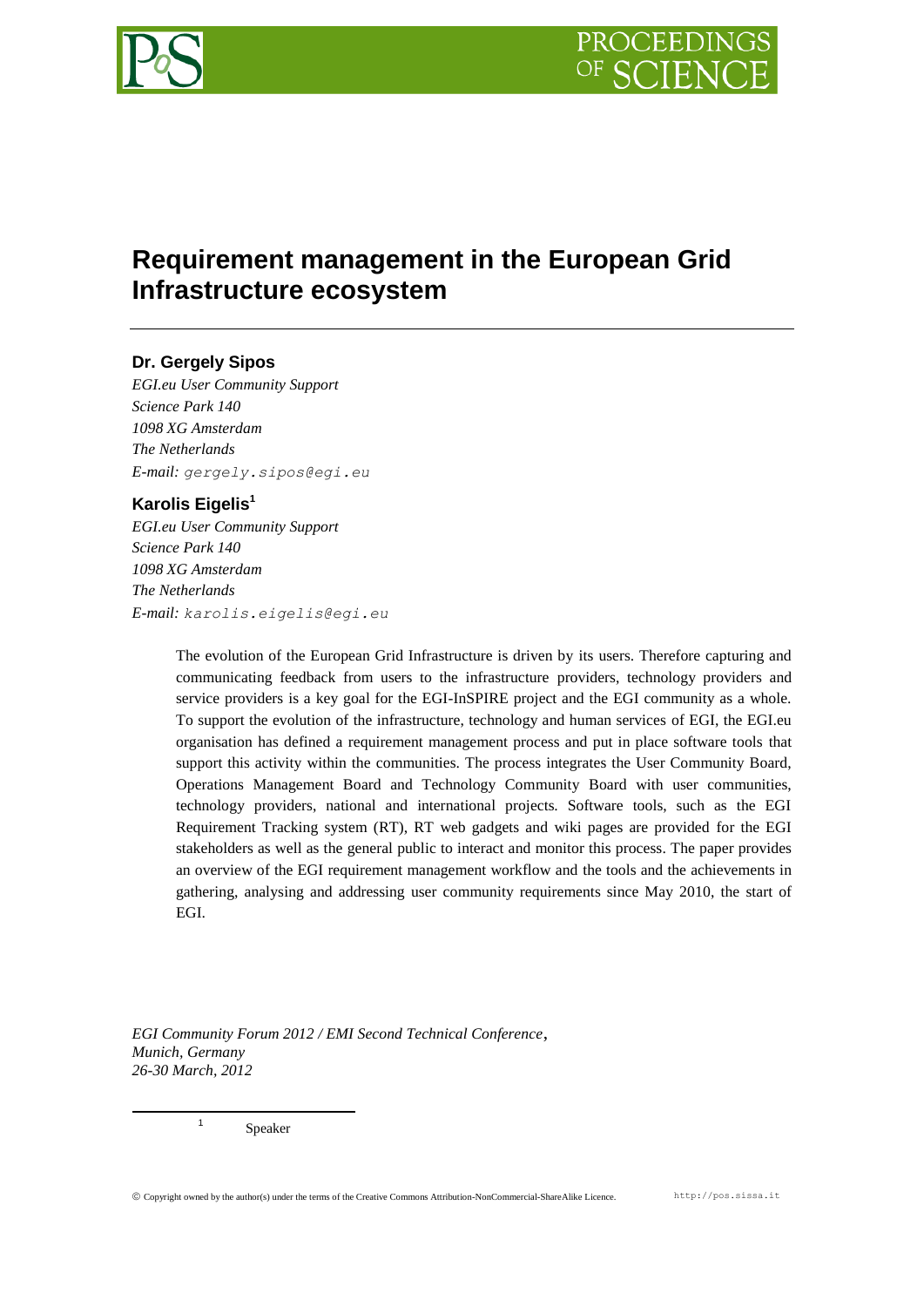## **1. Introduction**

The European Grid Infrastructure (EGI) is the result of pioneering work that has, over the last decade, built a collaborative production infrastructure of uniform services through the federation of national resource providers that supports multi-disciplinary science across Europe and around the world. An ecosystem of national and European funding agencies, research communities, technology providers, technology integrators, resource providers, operations centres, over 350 resource centres, coordinating bodies and other functions has now emerged to serve over 21,000 researchers in their intensive data analysis across over 15 research disciplines, carried out by over 1.4 million computing jobs a day. The EGI ecosystem provides a common foundation upon which the digital ERA can be brought online by building upon the strengths that have been developed over the last decade of deploying, operating, monitoring, accounting and supporting virtual research environments through a federation of national resource providers for multiple research communities at a European scale.

The EGI-InSPIRE project is a four year long EC-funded project that started in May 2010 to support the transition of EGI from a project-based system to a sustainable pan-European e-infrastructure. The project established and supports Human Services (for coordination and community building), Technical Services (for supporting the interaction of user communities) and Infrastructure Services (for securely accessing resource hosted by different organizations). These services are provided by EGI.eu – the coordinating institute of EGI and EGI-InSPIRE – and by the National Grid Infrastructures (NGIs), European Intergovernmental Research Organisations (EIROs) and various national and European projects that participate in the EGI collaboration.

The evolution of the current EGI services, as well as the introduction of new services is driven by the needs coming from the researchers and infrastructure providers within EGI and the organizations they collaborate with internationally. This process is driven by a virtuous cycle that includes the prioritization of requirements, the fulfilment of these requirements by external technology providers, the assessment of the new technology releases to ensure they meet the original requirements, and then the deployment of new technology into the production infrastructure. A requirement is a request of change in a Human, Technical or Infrastructure service within EGI. By these changes EGI aims to satisfy its established user communities – from disciplines such as high energy physics, life sciences, astronomy, earth sciences, etc. – and emerging new research infrastructure communities, particularly those in ESFRI collaborations (European Strategy Forum on Research Infrastructures).

The paper describes the processes and tools that have been designed, implemented and are used by the EGI-InSPIRE project to capture, process and monitor requirements of existing and potential new user communities of EGI. These solutions facilitate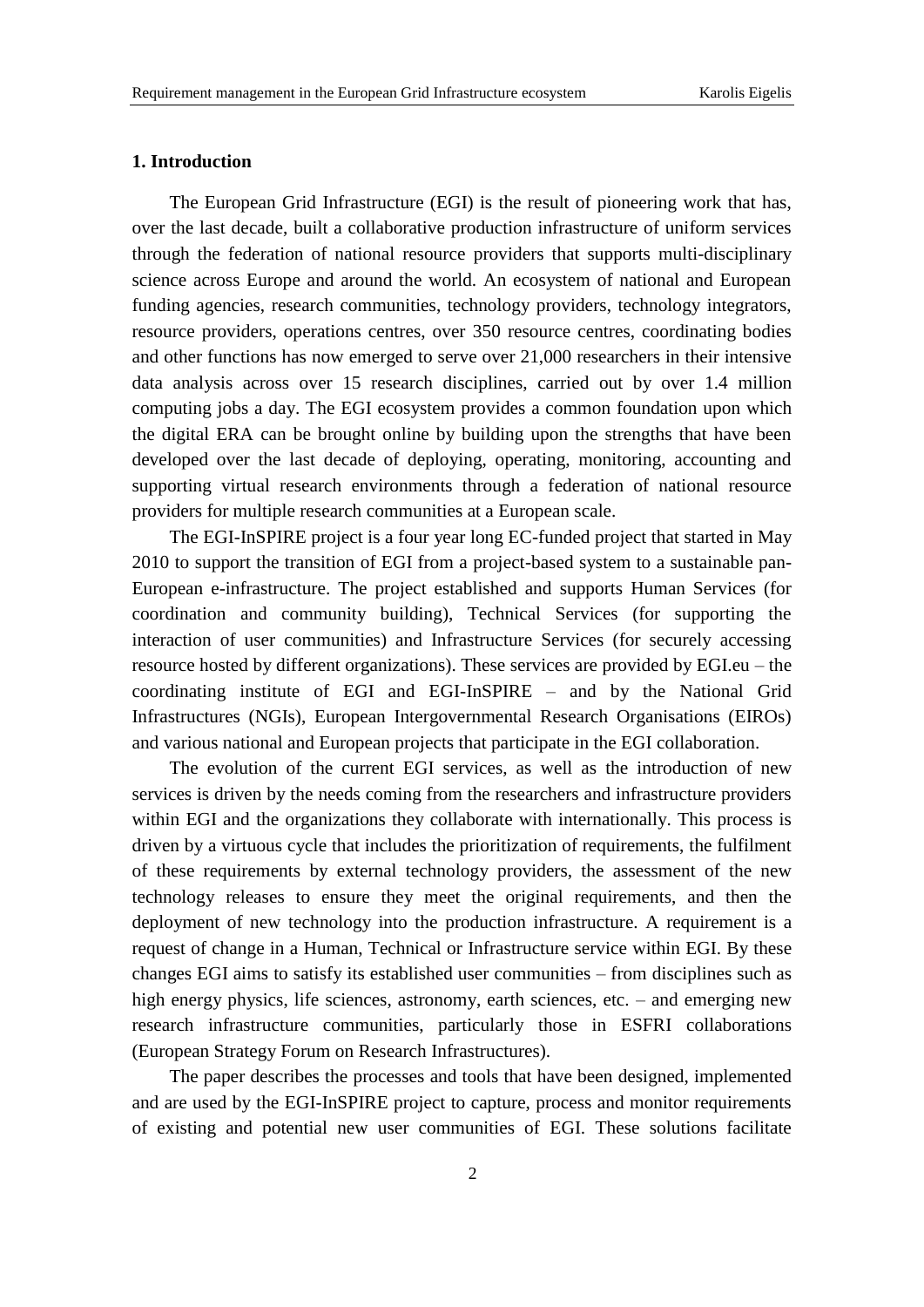structured interactions among three Virtual Research Communities, 200 Virtual Organisations, 350 resource centres from over 40 National Grid Infrastructures, various technology provider projects and several other technology developer and user support teams. As EGI matures the ecosystem is expected to become even more complex, but still manageable by these scalable requirement tracking tools and processes.

Section 2 provides an overview of requirement management activities in multinational distributed infrastructures and their relevance and influence on the EGI requirement tracking model. In Section 3 the EGI requirement management process is described, and the tools that are used to run it are detailed in Section 4. Section 5 provides statistics about the number of requirements that have been collected and were addressed using the process since 2010 May. The paper is closed with a summary and outline of future work in Section 6.

## **2. Related works**

Documenting, analysing, prioritizing requirements, communicating them to relevant stakeholders who can implement changes are topics studied within the research field 'requirement management'. Within this field, depending on the subject entity of requirements, several definitions exist for the term 'requirement'. Consequently, various tools and processes exist to facilitate the management of these different types of requirements [20].

In an e-infrastructure ecosystem like EGI – where clients are separated from providers, where clients and providers are themselves distributed – a requirement repository can help in coordinating and tracking needs and solutions. Several tracking tools have emerged from various projects over the years and many of these are used by e-infrastructure provider communities. Nevertheless none of these collaborations are as complex as EGI, none of these tools are as open and documented as the ones that were adopted in EGI.

## **2.1 Requirement tracking tools**

The Software Sustainability Institute (SSI) in the UK uses the Trac project management and issue/bug tracking tool [\[1\]](#page-15-0) for tracking requirements. Clients of SSI are researchers who need assistance to the maintenance and sustainable operation of scientific software. The SSI Trac installation is configured to support both requirements tracking and Customer Relationship Management (CRM) needs of the institute [\[2\].](#page-15-1) Requirements are separated from other type of information within Trac by simply tagging tickets as "related to requirements". Classification of requirements into topics is not possible within the system. Possibility to gather common/similar requirements into topics is an important feature for EGI.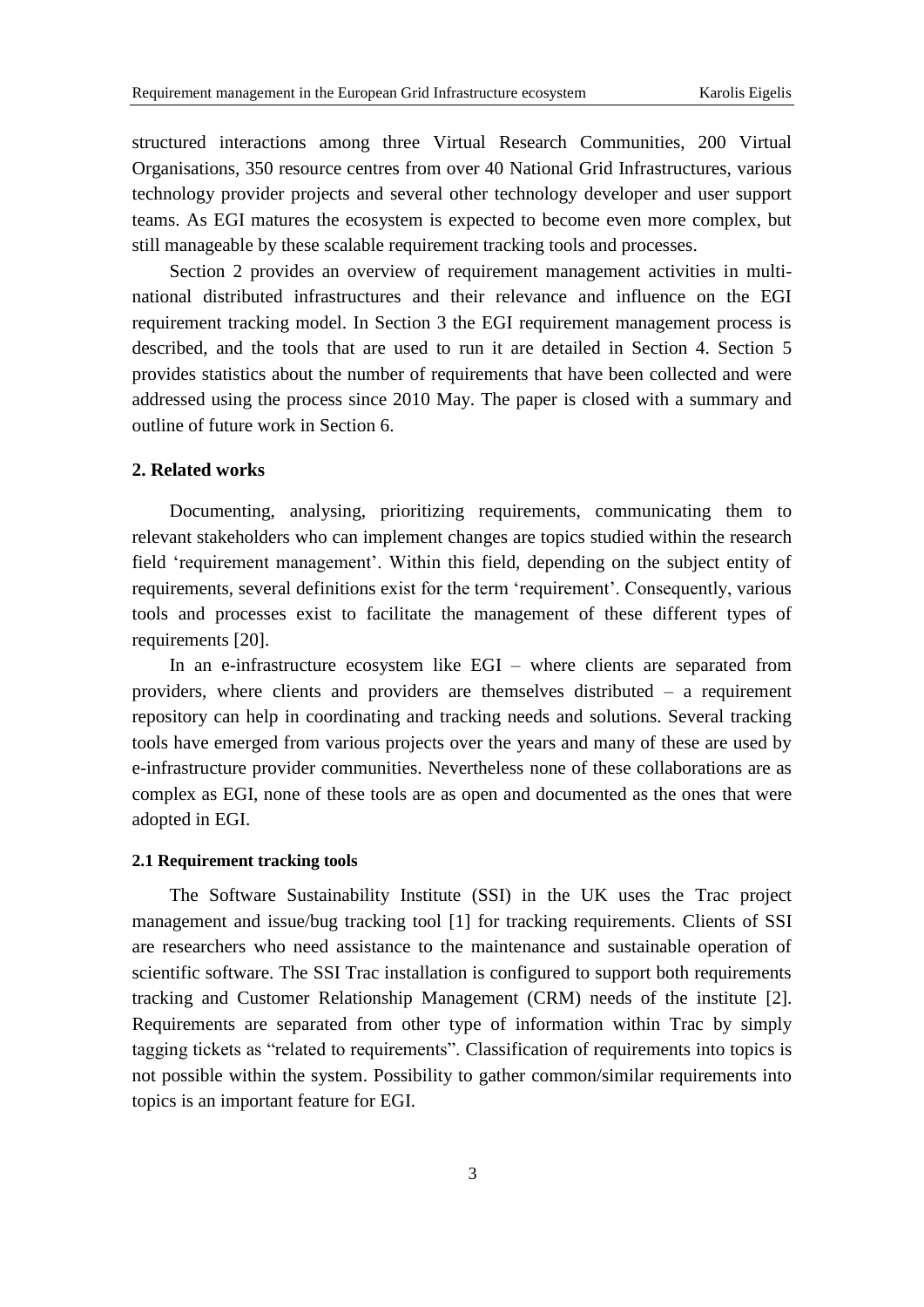The 'LCG Software Process & Infrastructure' (lead by CERN) provides the Savannah issue tracking tool for projects and collaborations. The European Middleware Initiative project (EMI), the largest technology provider of EGI also uses this Savanna service to track bugs, issues, development tasks related to the middleware products that EMI delivers to e-infrastructure communities [\[3\].](#page-16-0) EMI tickets are separated from tickets of other projects that use the same system. Within the EMI section of Savannah developers separate requirements from software bugs or other issues using a specific field, called Category, within the tickets (see Figure 1).

|                                | task #26588: Default key size for any generated proxy |
|--------------------------------|-------------------------------------------------------|
| Submitted by:<br>Submitted on: | Balazs Konya <bkonya><br/>2012-02-16 11:56</bkonya>   |
| Should Start On:               | 2012-02-16 01:00                                      |
| Category:                      | general requirement                                   |
| Status:                        | ongoing                                               |
| Assigned to:                   | John White <iwhite></iwhite>                          |
| Effort:                        | 0.00                                                  |
| Reauestor:                     | David Groep                                           |
| Related ticket:                | https://rt.eqi.eu/quest/Ticket/Display.html?id=3079   |
| Components:                    |                                                       |
| Description:                   |                                                       |

*Figure 1. A requirement ticket in the EMI section of the CERN Savannah system.*

'RT: Request Tracker' is an open source issue tracking tool used by thousands of organisations worldwide [\[4\].](#page-16-1) One of the EGI technology providers, the Initiative for Globus in Europe project (IGE) collects issues and requirements from Globus software user communities (including EGI users) in an RT installation [\[5\].](#page-16-2) The IGE RT is accessible in guest or in an authenticated mode. Custom fields within the tickets are used to categorise requirements by high level parameters, for example the submitter. A simple web based submission form is provided for those who would like to avoid the rather complicated web interface of RT to submit new requirements. The process by which RT is used for requirement management in IGE is described in one of the IGE deliverables (*D3.2 - The IGE Requirements Management Process*) [15].

The Global Grid User Support system (GGUS) [\[6\]](#page-16-3) is a ticketing system that is developed by KIT in Germany and evolved from being a helpdesk of the WLCG project to the helpdesk of the EGEE series of projects and now helpdesk for EGI. GGUS provides a central web interface as well as regionalised interfaces (called xGUS) for users and ticket administrators who are grouped into thematic or regional 'support units'. While the system is efficient for issue management and handling, it cannot be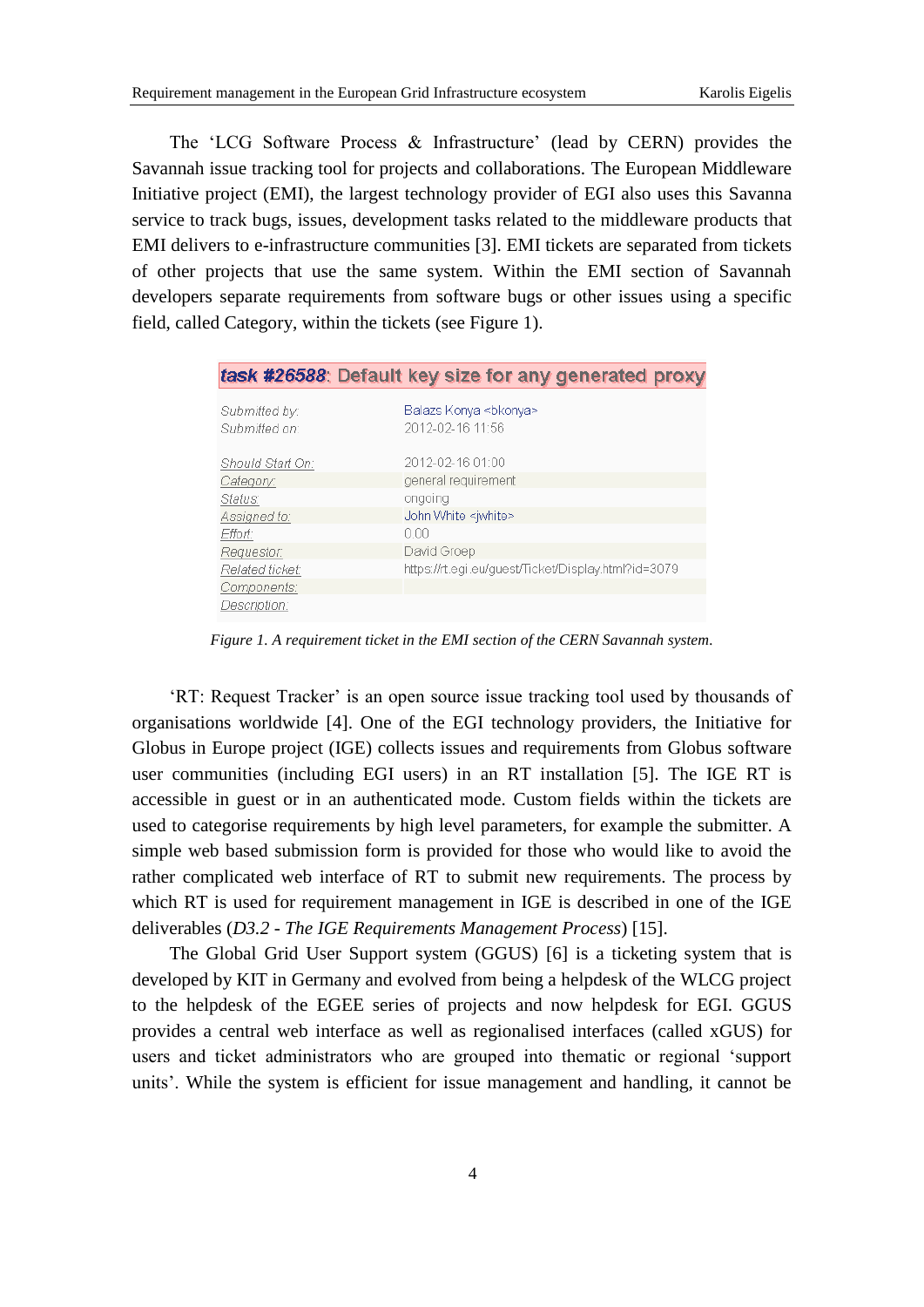used for the processing and categorisation of requirements, some of which remain open for years.

#### **2.2 Requirement management in e-infrastructure ecosystems**

The Extreme Science and Engineering Discovery Environment (XSEDE) [7] integrates supercomputers, high-end visualization and data analysis resources across the USA. XSEDE is a five-year project, started in 2011, co-funded by the National Science Foundation. XSEDE replaces and expands on the TeraGrid project. The XSEDE architecture extends the TeraGrid system through Operations, User services, Campus bridging and champions, Collaborative support services and Education-Outreach. According to a presentation [\[8\]](#page-16-4) the XSEDE requirement management process is defined in a deliverable document, however the document and requirement management services are not available publicly on the XSEDE website. A feedback form is available on the XSEDE user portal [\[9\]](#page-16-5) that invites users to provide feedback or suggestions on the further development of the portal itself, but not of other XSEDE elements.

The Open Science Grid (OSG) advances science through open distributed computing [\[10\].](#page-16-6) OSG is a multi-disciplinary partnership to federate local, regional, community and national cyber infrastructures in the US to meet the needs of research and academic communities at all scales. Requirement management services are not available on the project website.

The Partnership for Advanced Computing in Europe (PRACE) project provides a distributed, supercomputer-based research infrastructure [\[11\].](#page-16-7) The supercomputing centres of PRACE are accessible for users after a peer-reviewed application process. This process, as well as the training sessions provided for successful applicants [\[12\],](#page-16-8) establish strong relationship between PRACE centres and users, from who PRACE collects requirements directly. Public interfaces to browse open and solved requirements, to submit new requirements is not available on the PRACE website.

# **3.Requirements for an EGI requirements management system**

Research communities that already use or plan to use distributed computing infrastructures are facing various challenges which require continuous improvements and adoptions of software and services. Some of these communities – particularly high energy physics, life sciences, astronomy, earth sciences and fusion physics – developed expertise during the EGEE series of projects on how to design, develop, integrate and operate community specific applications on top of e-infrastructures. To facilitate the requirement capturing and management processes within the ecosyste, EGI.eu has setup a dedicated system for requirements tracking. Initial requirements for this system were: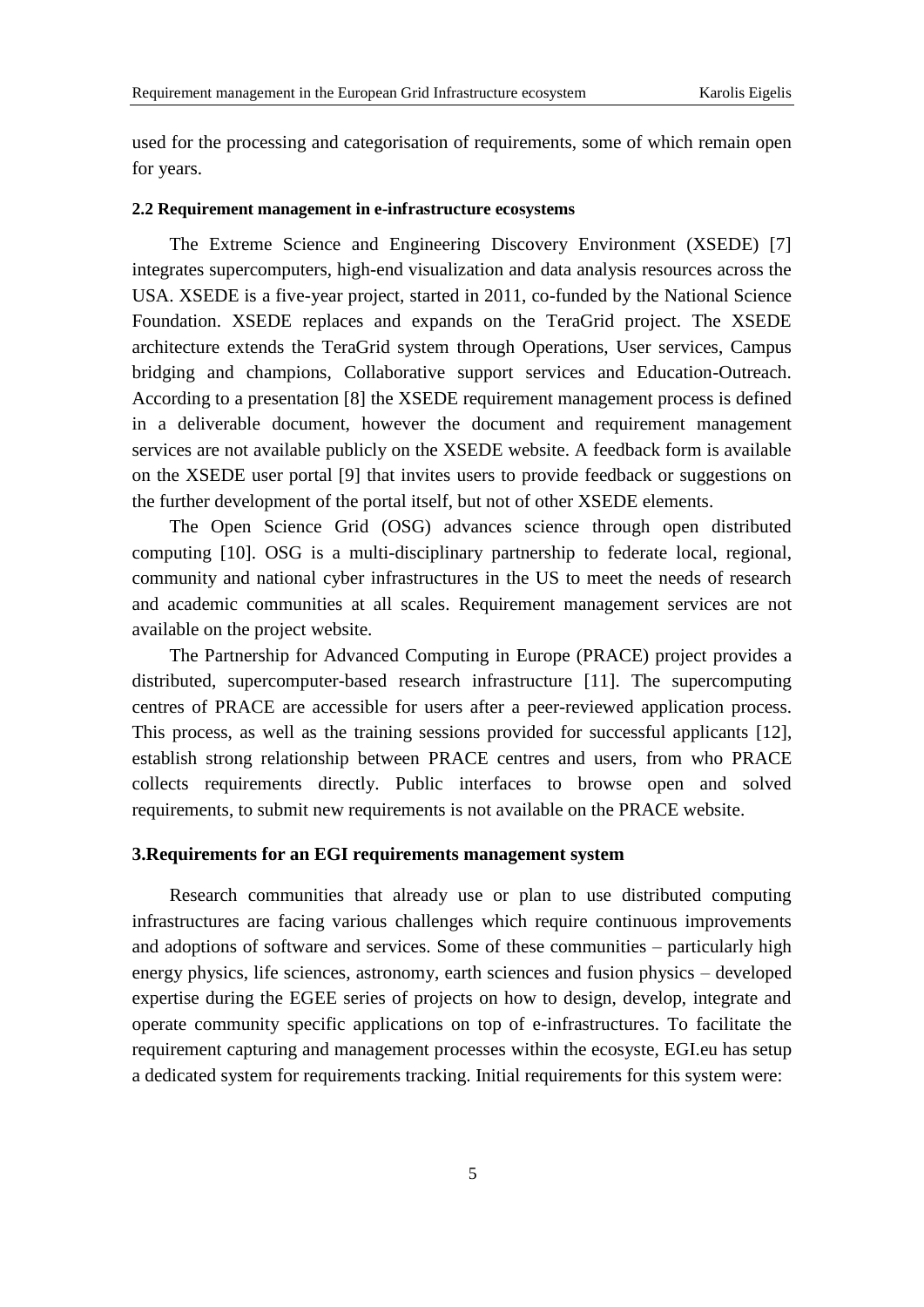- It must be a ticket based system in which a ticket could be used to track the evolution of a requirement (the need for a new service or the need of changing an existing service).
- It must allow the clustering of related or similar tickets into topics and indicate these as concern of multiple communities.
- It must be able to cope reliably with a few hundred ticket managers and tens of thousands of ticket submitters.
- It should provide customisable interfaces for the various stakeholders, enabling them to join their own sections of the requirement management process and monitor progress within other sections.
- It should provide interfaces at different levels of complexity depending on the preference of the user.
- It must be interoperable with the ticketing systems that members of the EGI ecosystem already use to track internal tasks, issues, bugs and requirements.
- It must be embeddable into portal interfaces that members of the EGI ecosystem operate for themselves and their clients.

After the evaluation of various ticketing systems the 'RT: Request Tracker' solution has been chosen. An RT installation has been setup by the Czech NGI, (CESNET) and configured according to the requirement management process of EGI.

## **4. The EGI requirement management process**

The European Grid Infrastructure emerged from the Data Grid and EGEE series of projects as a model for a sustainable e-infrastructure in Europe. The EGI model is based around strong sustainable National Grid Infrastructures that are brought together across Europe by a dedicated coordinating entity – the EGI.eu organisation. The governance of EGI.eu, a Dutch Foundation (a Stitching) is entrusted to the EGI Council which draws its membership from the national or domain specific organisational resource providers that are participants in the foundation.

A sustainable operation of EGI requires well-defined interactions with technology and infrastructure providers, as well as with the user communities to drive the evolution of various e-infrastructure services. Interactions among these groups, and among policy bodies and projects of the EGI community are established through Memorandum of Understandings (MoUs), Operational Level Agreements (OLAs) and Service Level Agreements (SLAs):

1. External technology providers wishing to deliver software into the Unified Middleware Distribution (UMD) for deployment within EGI sign an MoU to describe the main capabilities of the provided software and an SLA to define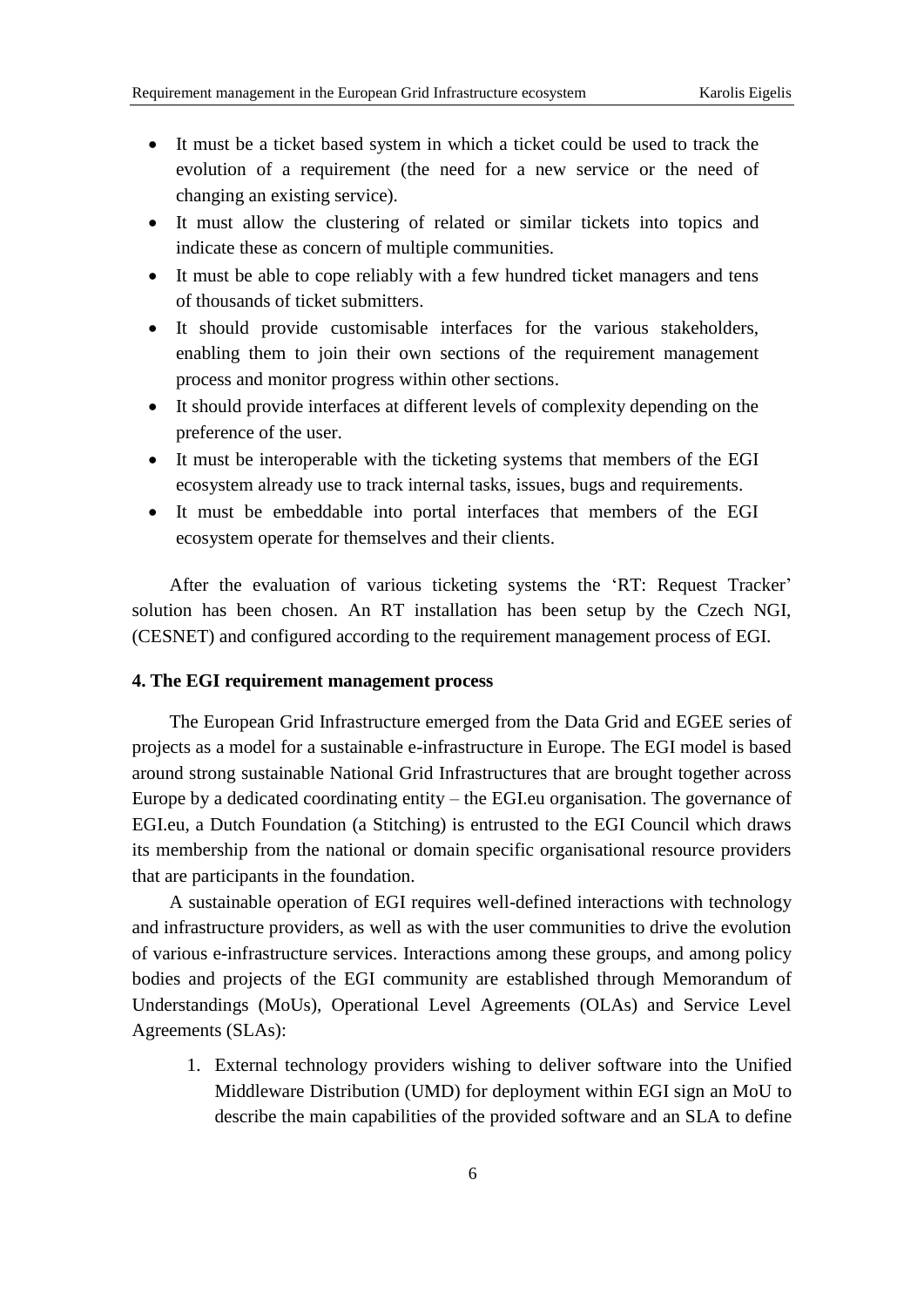the various parameters for dealing with potential issues in the delivered software.

- 2. Structured user communities, recognised in the form of 'Virtual Research Communities' sign MoUs with EGI, describing the scientific domains that they are active in and the contact points who represent them in interacting with the various EGI functions.
- 3. Resource Infrastructure providers sign a specific MoU committing themselves to operational agreements and polices. This ensures that EGI's users are provided with the same quality of infrastructure regardless of who provides the particular resource/service.
- 4. Project MoUs are used to collaborate with EC or nationally funded projects where a mutually beneficial programme of work can be identified.

The relationship between the key groups (Technology providers, User communities, Resource providers) with the NGIs, EIROs and projects (represented through EGI.eu) is presented in a virtuous service cycle of [Figure 2.](#page-6-0)



*Figure 2. EGI virtuous service cycle*

<span id="page-6-0"></span>The EGI requirement tracking process (represented in [Figure 3\)](#page-8-0) is owned by the User Community Support Team of EGI.eu and operates in the following way:

1. User communities of the EGI consist of scientific users and those who provide technical support directly to them from NGIs, projects or their own communities.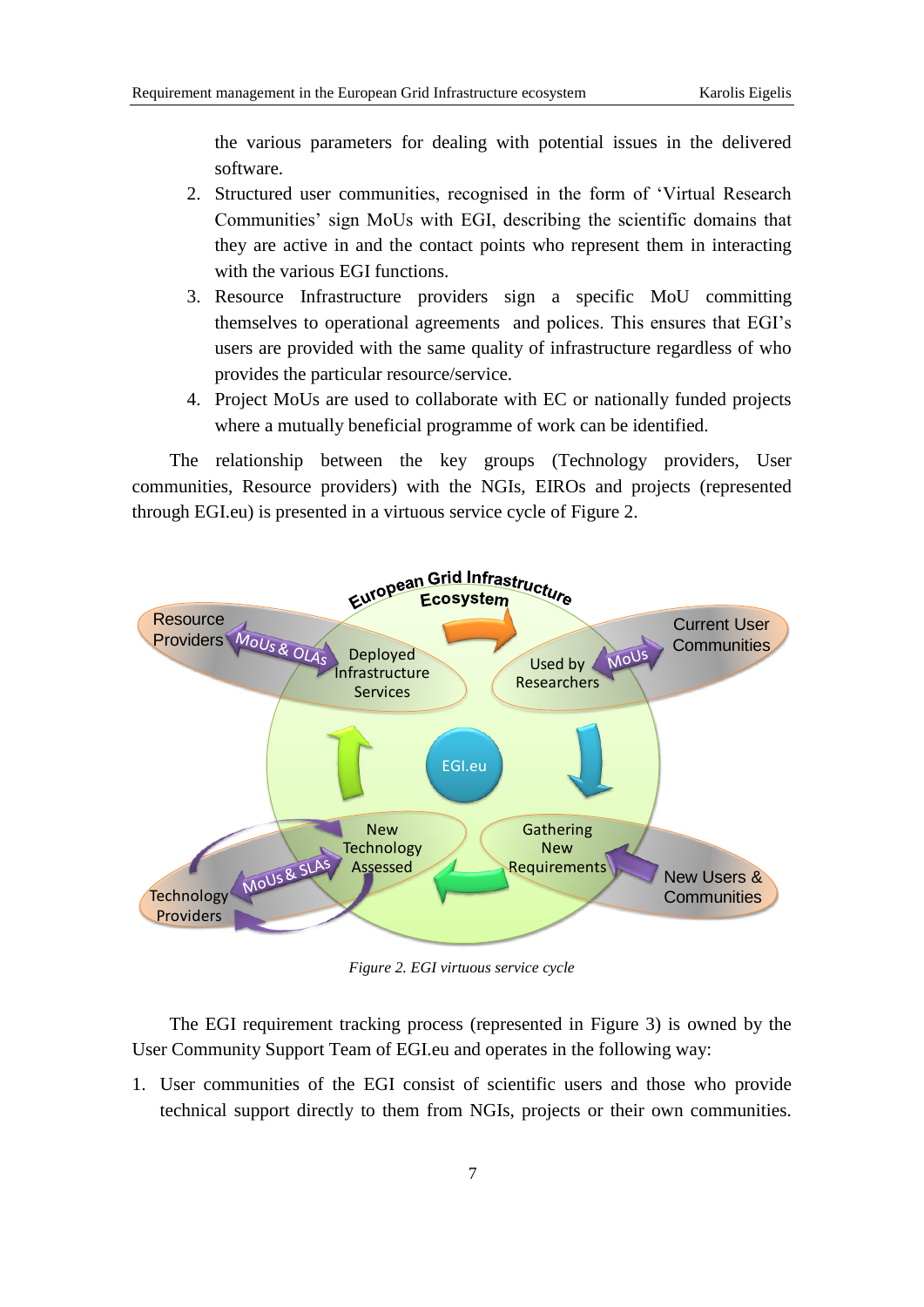These user communities exist in EGI as VRCs, Virtual Organisations (VOs), projects or various support teams. The users/communities requirements are captured in tickets in the EGI RT system. A ticket is a request for a change in any of the human, technical or infrastructure services of EGI.

- 2. The User Community Support Team (UCST) of EGI.eu (through its partner from the Czech NGI) provides the RT system and performs:
	- The 'normalisation' of the received requests, i.e. ensuring that the requests are complete and that the different sections of a ticket are filled consistently.
	- If possible addresses the requirement and resolves the ticket. This is a typical case for requests that relate to human services and processes that are provided or owned by the team itself. (For example changes in the Training Marketplace or the Applications Database systems.)
	- If the UCST cannot provide solution but assumes that its partners within the NGIs, VRCs or collaborating projects can, then UCST invites them to do so through the EGI Helpdesk. In this case a ticket is opened in the helpdesk and is linked to the RT ticket. The linkage between the tickets ensures traceability of requests across the ecosystems. Depending on the service the requirement relates to, the request may trigger the fixing of a bug in a middleware service, the reconfiguration of a software service at a site, a new development task for a technology provider, etc.
- 3. If the requirement cannot be addressed by any of the support teams that are present in the helpdesk then UCST ask for assistance from the User Community Board (UCB), the Technology Coordination Board (TCB) or the Operation Management Board (OMB):
	- The UCB is the group of representatives from the VRCs that are using or are planning to use the production infrastructure. Through the UCB UCST can ask for clarification on the requirement or can request resources for implementing the change. This works typically for requirements that cut across multiple communities and are therefore in the common interest of multiple VRCs. For example organising workshops to collect and exchange best practices about workflow development is an activity that can be carried out by EGI in collaboration with the UCB.
	- The TCB has representatives from the technology providers that are contributing software to the UMD, the middleware software that is operated on EGI resources. For UMD-related requirements the TCB can identify suitable technology providers and invite them to supply upgrades or new components into UMD in order to satisfy the request. Issues that require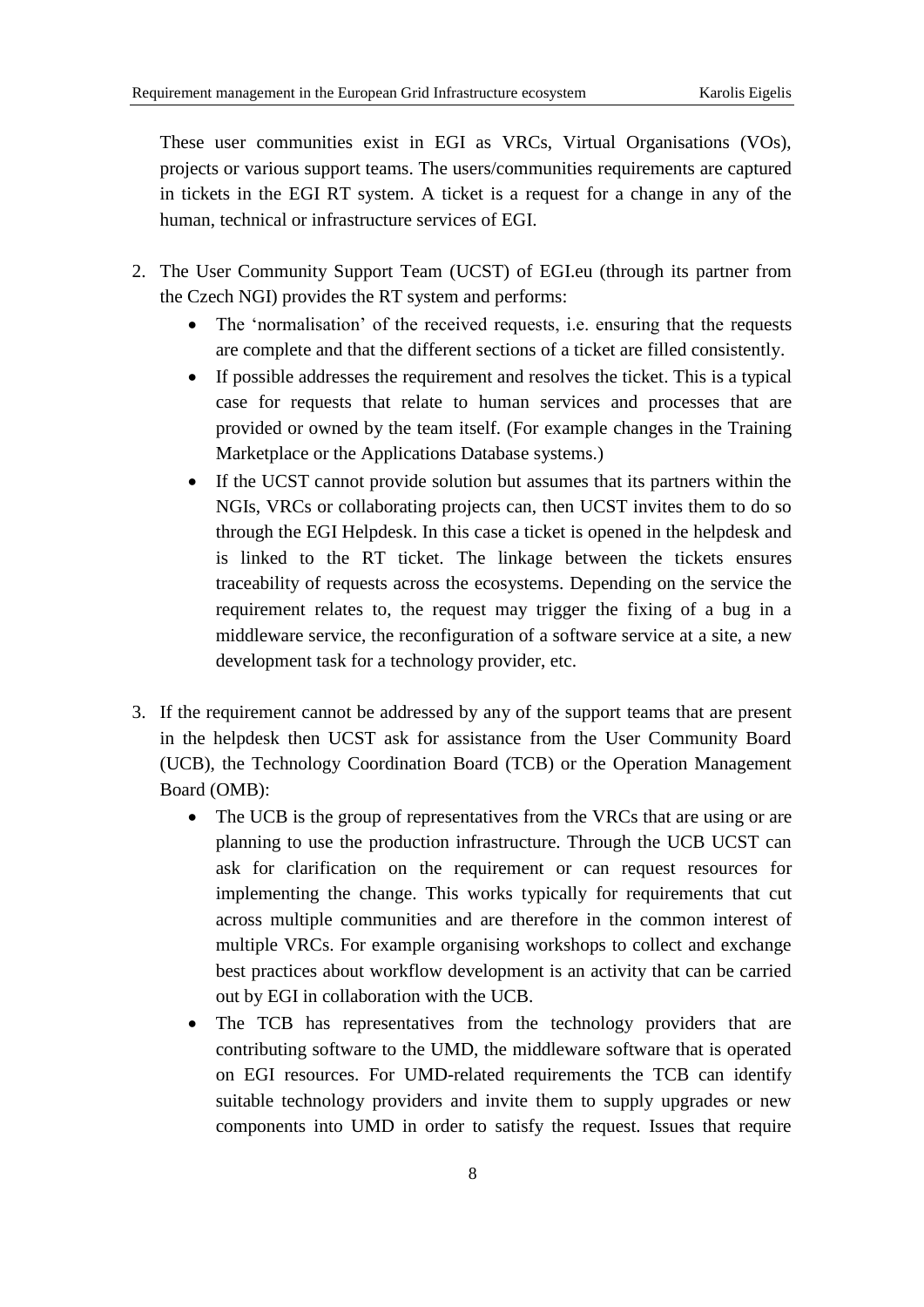coordinated work from multiple middleware product developer teams or require significant change/addition to UMD can get addressed through the TCB. Requirements that ask for specific changes in existing UMD components are forwarded to technology providers through the EGI Helpdesk.

 The OMB has representatives from the operational staff from each of the resource providers. The OMB can help the UCST resolve issues that relate to service configurations and resource allocations. For example the setup of community-specific SLAs between sites and VRCs is a requirement that can be resolved with the assistance of the OMB.



*Figure 3. EGI requirements management process*

## <span id="page-8-0"></span>**5.The EGI requirements tracker**

As it was described earlier, the main tool used by the EGI requirement management process is an EGI RT installation. RT is a highly customisable ticketing system with a web portal that ticket submitters and managers can use to interact with the system. Within the EGI RT a dedicated queue is used for the requirements. The tickets in this queue are visible without authentication to the general public [13], and are comment-able after login to the EGI Single Sign On system [16]. The tickets can be edited only by dedicated requirement engineers of EGI, primarily by members of the UCST and managers of the EGI service areas.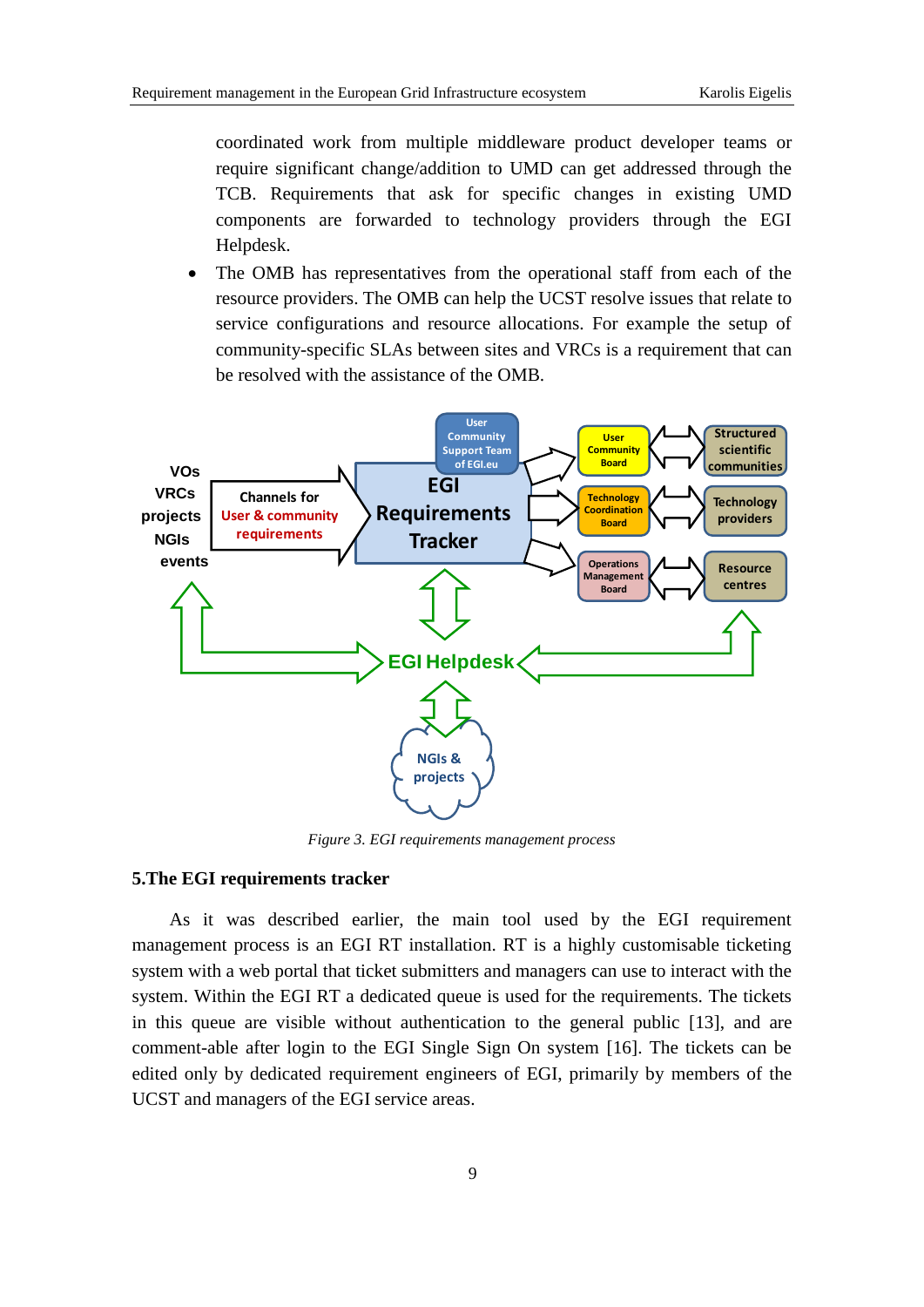The data that a requirement ticket stores initially is presented in [Figure 4.](#page-9-0) Using various standard and custom fields the ticket keeps information about the requestor, provides categorisation of the request, includes the requestor's assessment of the impact of the change, a description of the requested change, indicates the status and finally the 'owner' of the requirement. After a requirement ticket is submitted, RT generates a notification to the UCST and to the owner (if filled by the requestor) so they can start the requirement processing workflow that was described in Section 4.



*Figure 4. The requirement submission form of the EGI RT system*

<span id="page-9-0"></span>Different user communities, or different users from the same community may submit similar or related requirements into RT. In order to simplify the management of related items, UCST introduced the concept of 'topical tickets' in RT. Topical tickets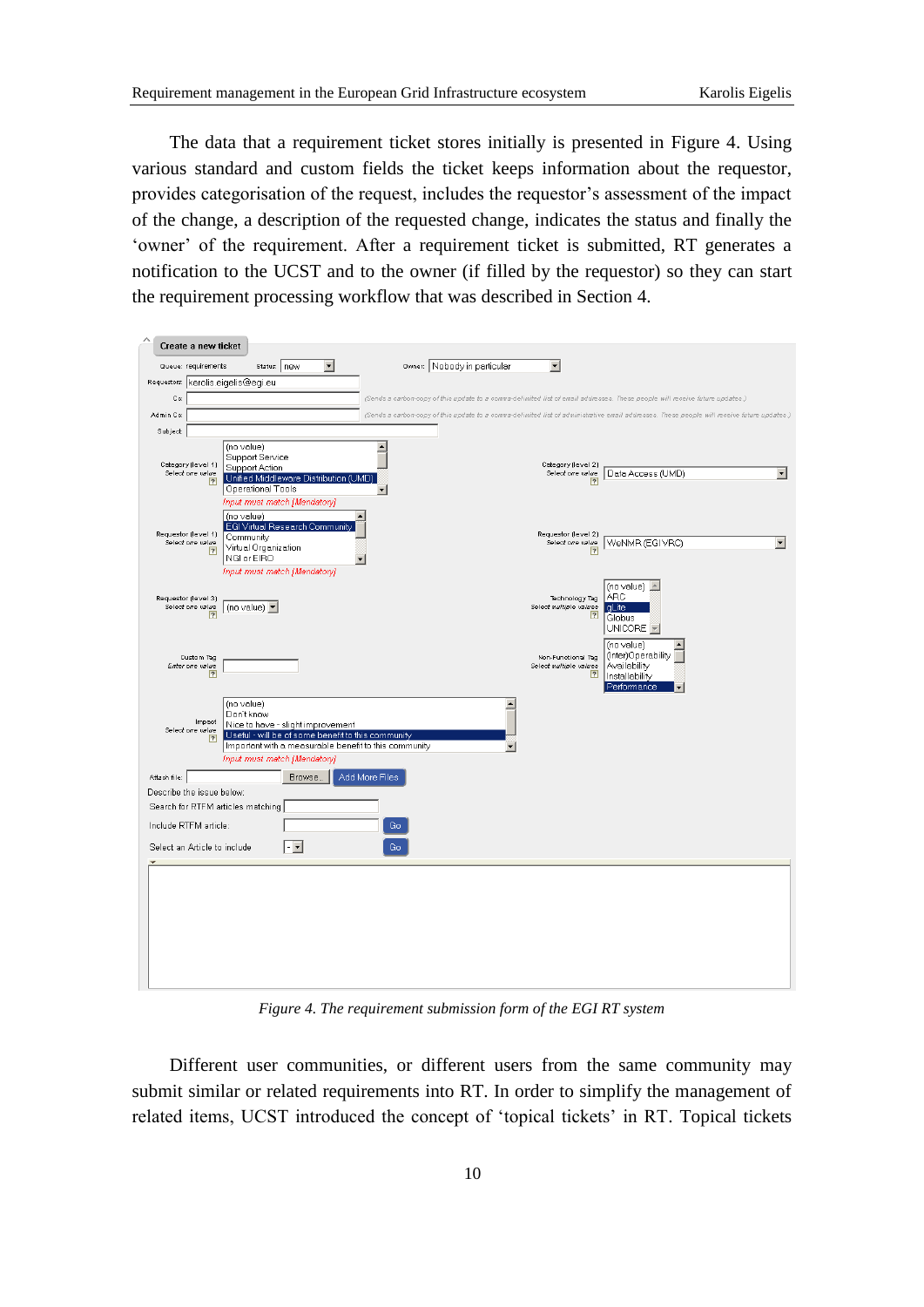act as boxes that store related tickets. Topical tickets give emphasis to important issues because they indicate that a change would bring benefits to multiple people or to multiple communities.

RT provides web interfaces to browse, search and list requirement tickets. Some of these interfaces can be customised and turned into 'personal dashboards' to present those tickets and action buttons that are relevant for a specific user. For example members of a VRC, a VO, an NGI or a project can list the requirements they submitted to EGI, or requirements that they own (need to respond to). A dashboard editor is provided by RT for users to define the custom parameters of their dashboards (See [Figure 5\)](#page-10-0).



*Figure 5.Configuration interfaces to create personalised requirements dashboards*

<span id="page-10-0"></span>Although RT is highly configurable, its web interfaces – including the personalised dashboards – have limitations in expressing the status of a requirement within the requirements management workflow that was described in Section 4. To overcome this limitation the UCST has setup an extra interface for RT. The interface is a publicly accessible site within the EGI mediawiki installation [\[13\]](#page-16-9) and provides an intuitive, coloured list of requirements. The different colours represent the different stages of the processing workflow so the requirements on the page are coloured according to their position within the workflow (See [Figure 6\)](#page-11-0). The information on this page is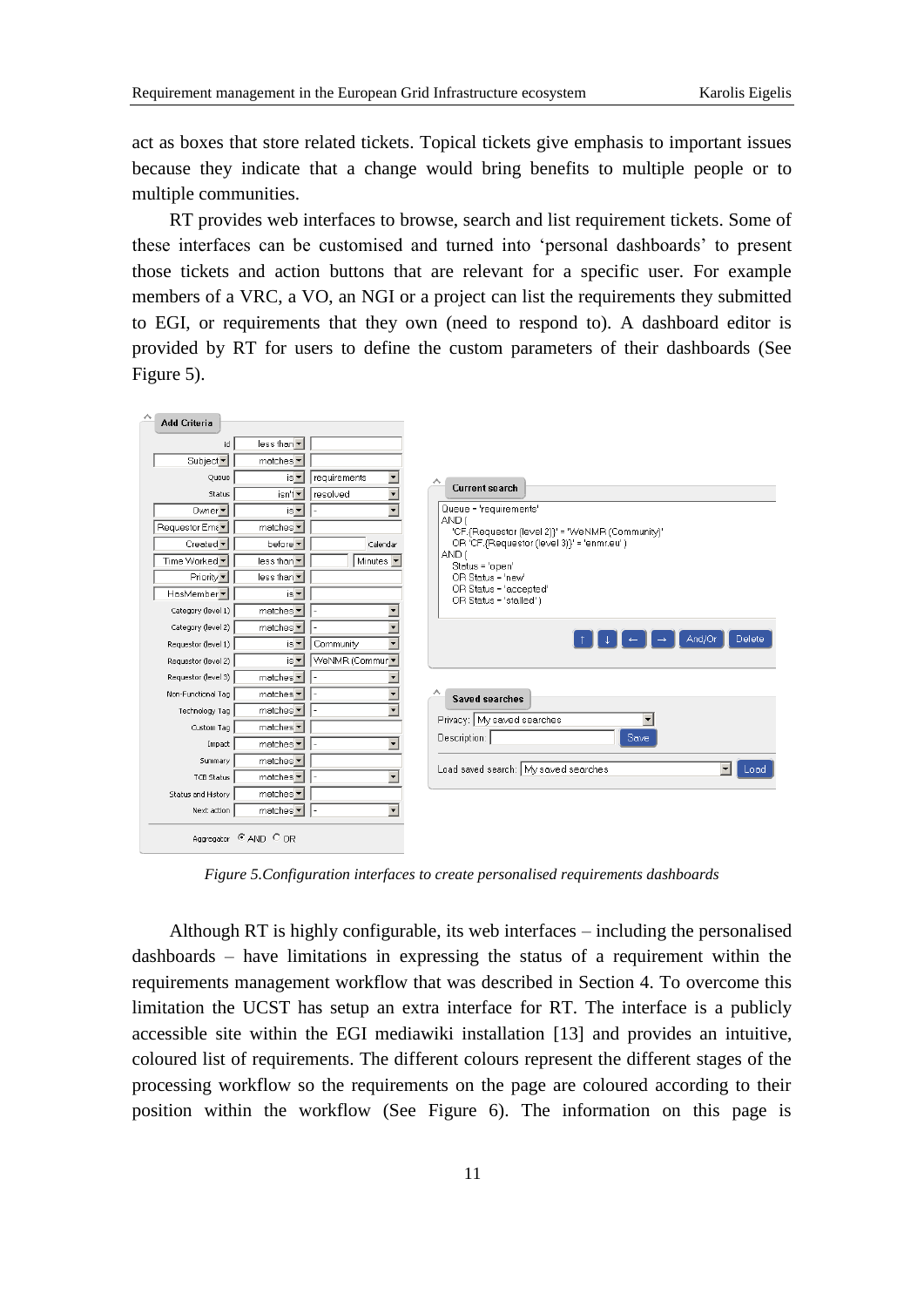automatically updated when certain fields within the ticket change. The synchronisation between RT tickets and the Wiki page are done with a mediawiki extension, called 'Rtreader'. Rtreader simplifies requirement administration and results a simple, yet informative and robust interface for EGI members for the general public about EGI user community requirements.

| <b>Explanation of colour codes used below</b>                                                                                                               |                                                                                                                                                                                                                                                                                                                                                                                                                                                                                                                                                                                                                                                                                                                           |  |  |
|-------------------------------------------------------------------------------------------------------------------------------------------------------------|---------------------------------------------------------------------------------------------------------------------------------------------------------------------------------------------------------------------------------------------------------------------------------------------------------------------------------------------------------------------------------------------------------------------------------------------------------------------------------------------------------------------------------------------------------------------------------------------------------------------------------------------------------------------------------------------------------------------------|--|--|
|                                                                                                                                                             | Orange indicates that the Technology Coordination Board, or technology providers in the board follow up the requirement.                                                                                                                                                                                                                                                                                                                                                                                                                                                                                                                                                                                                  |  |  |
| Green indicates that technology providers follow up the requirement through the EGI Helpdesk.                                                               |                                                                                                                                                                                                                                                                                                                                                                                                                                                                                                                                                                                                                                                                                                                           |  |  |
| Blue indicates that EGI.eu with the NGI support teams follow up the requirement.                                                                            |                                                                                                                                                                                                                                                                                                                                                                                                                                                                                                                                                                                                                                                                                                                           |  |  |
| Yellow indicates that the requirement needs input/decision from the User Community Board.                                                                   |                                                                                                                                                                                                                                                                                                                                                                                                                                                                                                                                                                                                                                                                                                                           |  |  |
|                                                                                                                                                             | Pink indicates that the requirement needs input/decision from the Operations Management Board.                                                                                                                                                                                                                                                                                                                                                                                                                                                                                                                                                                                                                            |  |  |
|                                                                                                                                                             |                                                                                                                                                                                                                                                                                                                                                                                                                                                                                                                                                                                                                                                                                                                           |  |  |
| #2968 JDL does not offer<br><b>GLUE</b> attribute for<br>available disk space on<br>worker node <del>ô</del><br><b>BUG / Fixed and</b><br>released in EMI-2 | 2012, August 13: Requestor was informed about the implemented requirement in UMD-2.1.0 release and was<br>asked about a feedback within next 2 weeks.<br>2012, August 6: UMD-2.1.0 was released and includes fixed bug.<br>2012, July 25: Unfortunately UMD-2 release did not include updates from EMI-2 due to globus libraries issues.<br>Promised to be release in UMD-2.0.1<br>2012, May 24: UCST informed requirement owner about the improvements and asked for a feedback.<br>2012, May 21: EMI-2 was released including the bug fix.<br>2011, October 14: savannah bug was created. REF #87799 @<br>2011, October 14: requirement is at GGUS. REF: #75297 @.<br>2011, February 7: New requirement entered into RT |  |  |
| #2985 VO registration<br>without certificates @                                                                                                             | 2011, December 9: UCST is working on a reporting system to capture the number of robot users from the different<br>communities. The reporting will be done through the wiki page at<br>https://wiki.egi.eu/wiki/EGI robot certificate users.<br>2011, October 31: requirement was discussed at 7th UCB meeting (UCB 7th minutes @) and requester agreed for<br>an alternative solution: UCST collects user statistics from robot certificate owners<br>2011, October 21: UCST investigates the policy documents and other related issues with user/robot certificates.<br>2011, October 14: requirement is at GGUS. REF #75304 @<br>2011, October 13: New requirement entered into RT.                                    |  |  |
| #3070 NGIs publishing<br>user-level accounting<br>data to the authorised<br><b>VO Resource</b><br>Managers <sup>c</sup>                                     | 2011, November 22: operations team are working on a wide NGI-VO SLA document a<br>2011, October 31: requestor was asked to provide more details.<br>2011, October 31: requirement is under evaluation by UCST.<br>2011, October 27: New requirement entered into RT.<br>2011, October 26: requirement is at GGUS. REF: #75762 @                                                                                                                                                                                                                                                                                                                                                                                           |  |  |
| #2947 EMI/UMD grid<br>elements available as<br>virtual machine images @                                                                                     | 2011, October 3: requirement already has savannah Task. REF: #22854 @<br>2011, October 3: New requirement entered into RT.                                                                                                                                                                                                                                                                                                                                                                                                                                                                                                                                                                                                |  |  |
| TASK / ?                                                                                                                                                    |                                                                                                                                                                                                                                                                                                                                                                                                                                                                                                                                                                                                                                                                                                                           |  |  |
| #3563 Full support for<br>PCKS8 private keys @                                                                                                              | 2012 March 21: this requirement will be submitted to TCB in April<br>2012 March 21: Bug was fixed REF: globus gsi credential-3.7.tar.gz<br>2012 March 21: new requirement                                                                                                                                                                                                                                                                                                                                                                                                                                                                                                                                                 |  |  |
| <b>BUG / Fixed</b>                                                                                                                                          |                                                                                                                                                                                                                                                                                                                                                                                                                                                                                                                                                                                                                                                                                                                           |  |  |

<span id="page-11-0"></span>*Figure 6.Colour coded listing of EGI user community requirements on a public wiki page [13].*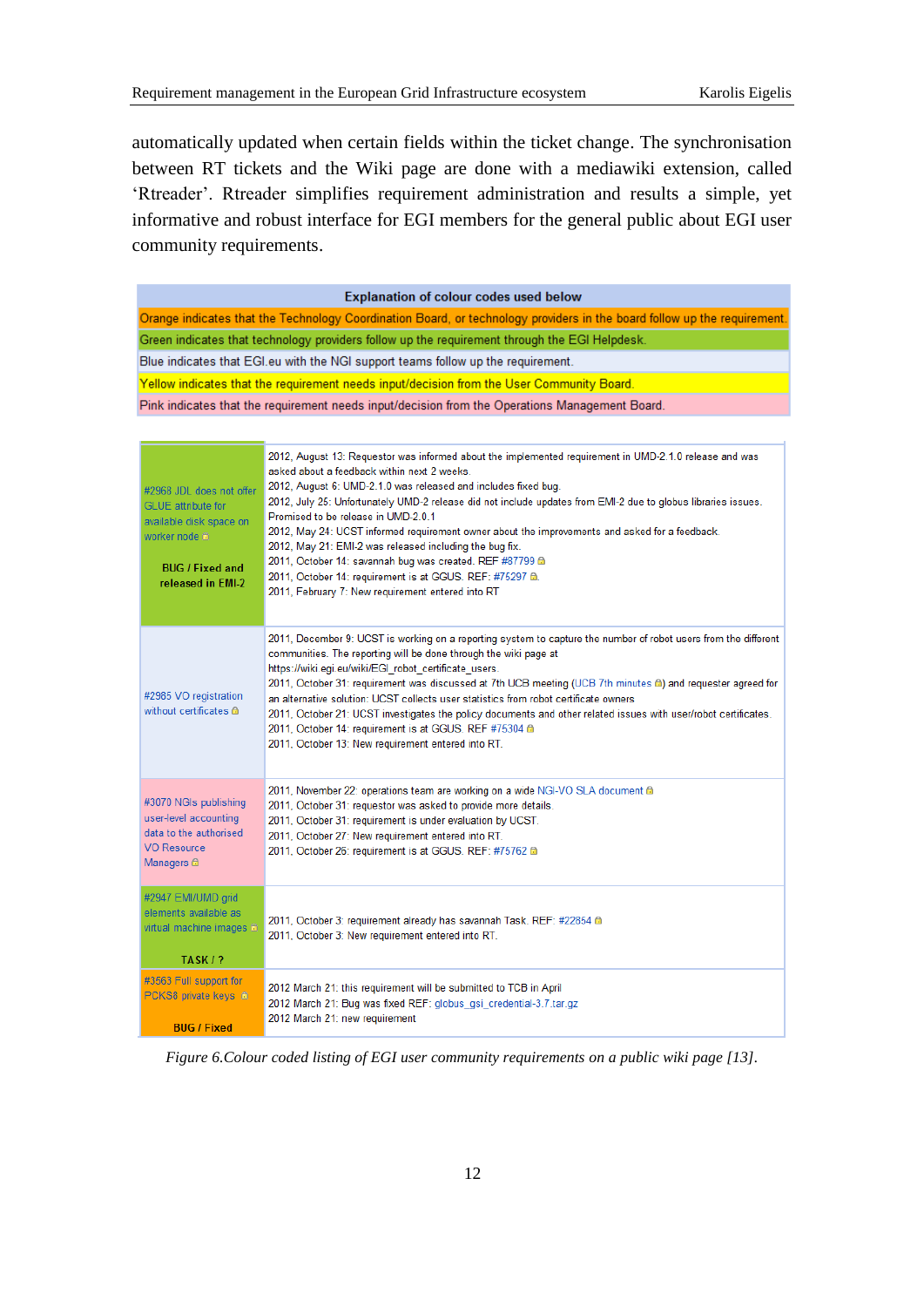Another issue that we faced at an early stage of EGI was that many of the EGI stakeholders, especially scientific groups had already built communities around web portals that integrate relevant applications, services and data from various sources. The users of such portals are less willing to leave the site they are using to visit another one and access services there. They expect interfaces for requirement management to be part of their well-known and trusted portal environments. To make EGI requirements embeddable into such websites our team has developed two web gadgets for the EGI RT system [14].

Web gadgets (or widgets) are part of a rather broad concept, based on the general idea of code reuse, targeted towards the reuse of components within Web pages. A web gadget is a small application that can be embedded into third party web sites by any user on a page where they have rights of authorship (for example within a user's personal website, within an NGI or a VRC website). The 'Requirements tracker gadget' [\[13\]](#page-16-10) can present user/community specific requirements within a website; the 'Requirement submission gadget' provides a simple form to submit requirements to EGI from any site. Both gadgets can be customised from the functional and the presentation perspectives (See [Figure 7\)](#page-13-0).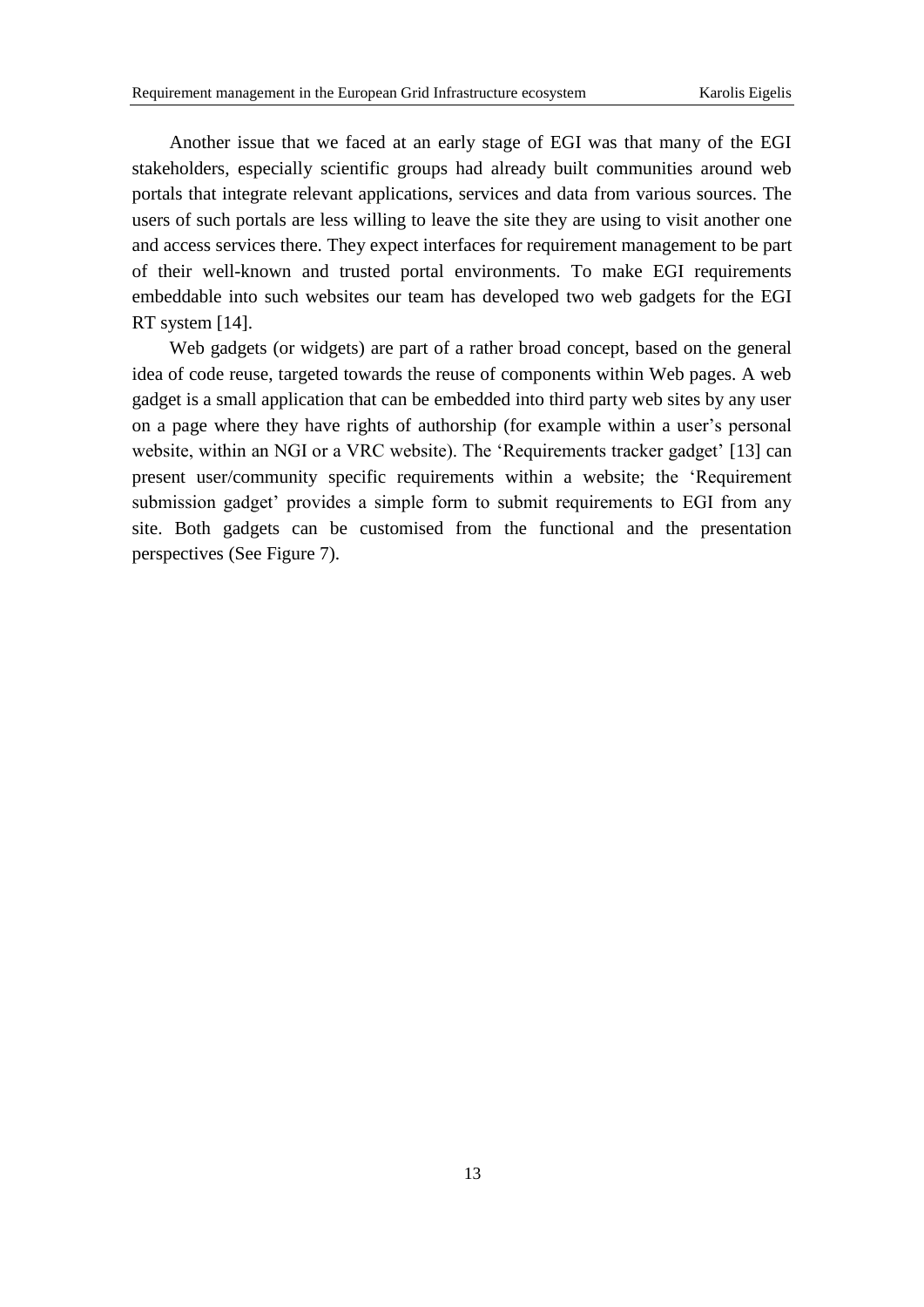| <b>WeNMR Virtual Research Community Open Requirements</b>                               |
|-----------------------------------------------------------------------------------------|
| #3588 Re: IVOMS Admin) User suspension notification                                     |
| by Alexandre Bonvin - Apr 02, 2012                                                      |
| Dear all in case you have not seen it yet, check the blog I                             |
|                                                                                         |
| ▶ #3588 Re: [VOMS Admin] User suspension notification                                   |
|                                                                                         |
| #3446 implementing per-site vo adm view                                                 |
| #3070 NGIs publishing user-level accounting data to the authorised VO Resource Managers |
| #2985 VO registration without certificates                                              |
| #2947 EMI/UMD grid elements available as virtual machine images                         |
| #2877 storage element and lifetime of data                                              |
| #1742 Icq-cp - background replication to other SEs (WeNMR)                              |
| #1550 Graphical configuration tool for gLite                                            |
| <b>Show Solved Requirements</b>                                                         |

|                                | Submit requirements to the $\mathbf{\mathbf{\mathsf{C}}}\mathbf{\mathsf{G}}$ |
|--------------------------------|------------------------------------------------------------------------------|
| Full Name:*                    |                                                                              |
| E-mail:*                       |                                                                              |
| On behalf of:*                 | VeNMR Community                                                              |
| Virtual Organization:* enmr.eu |                                                                              |
| Subject:*                      |                                                                              |
| Description:*                  |                                                                              |
|                                | All fields marked with an asterisk (*) are mandatory.<br>Submit<br>Reset     |

<span id="page-13-0"></span>*Figure 7. WeNMR VRC specific instances of the EGI requirement tracker and requirement submission web gadgets.*

#### **6. Requirement statistics**

Using the native reporting tool of RT we can generate detailed statistics about the requirements that are at the different stages of the processing workflow. The data can even be exported from RT in CVS format. Since the start of EGI (May 2010) until the time of writing (April 2012) the EGI community captured 546 requirements: 251 requests from user communities, 295 requests from site administrators. 131 out of the 251 user community tickets are already solved, 120 are still open at various stages in the workflow. 63 out of the 120 open requirements are high level needs of ESFRI projects and were gathered from various high level documents, such as the report, titled 'ESFRI project requirements for Pan-European e-infrastructure', from the European E-infrastructures Forum [17]. The key statistics about requirements stored in the EGI RT system can be seen in Figure 8.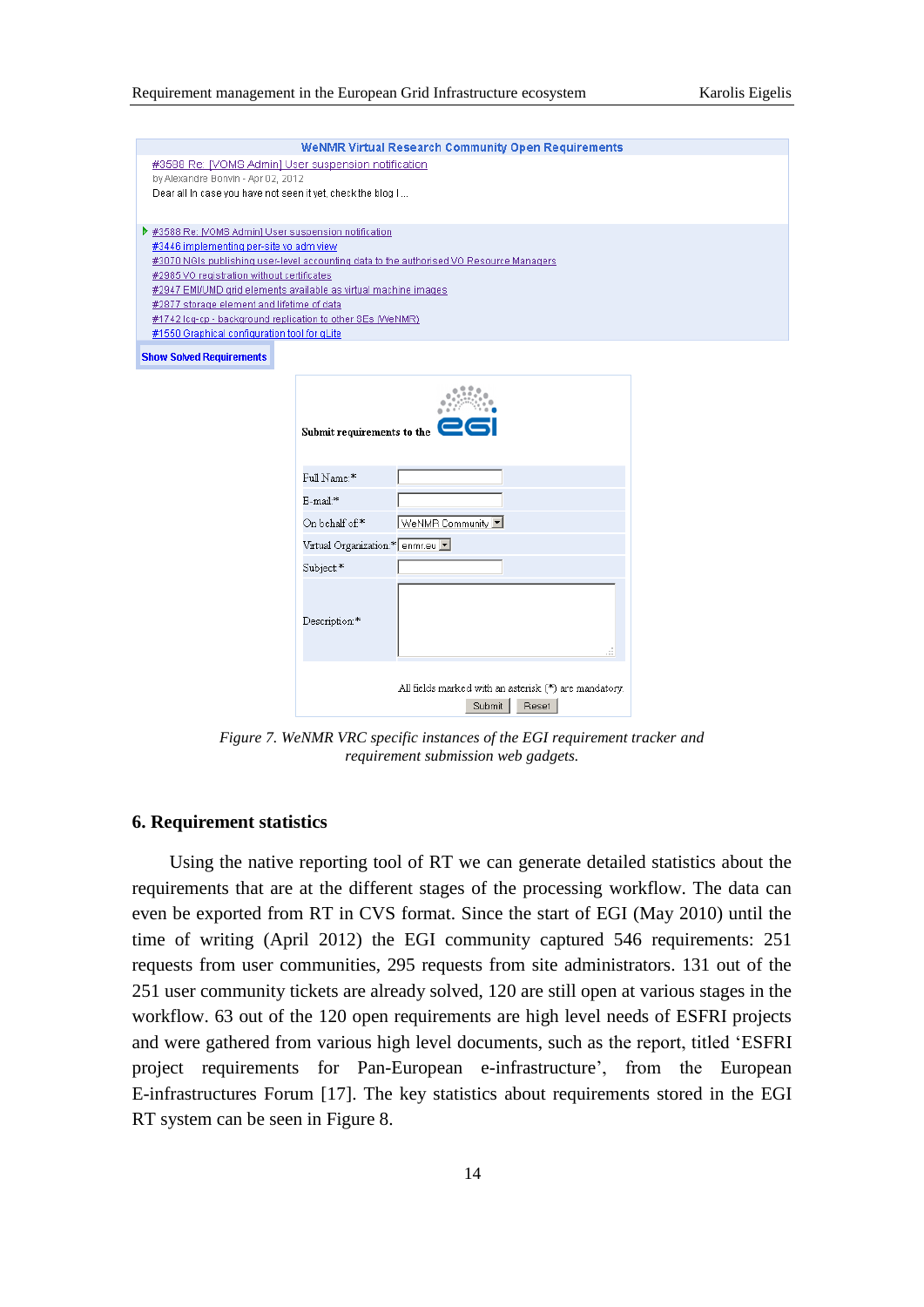

*Figure 8. The status of EGI community requirements (Data taken: 23 April, 2012).*

In terms of most active submitters, the highest number of requirements originate from the Life Sciences Grid Community VRC (22), followed by the WeNMR VRC (19) and the WLCG VRC (12). Out of the 546 requirements 32 requirements asked for improvement/change in the UMD, the spread of these across the UMD components can be seen in [Figure 9](#page-14-0).



<span id="page-14-0"></span>*Figure 9. The distribution of user requirements across software tools/services in and outside of UMD for which the requirements requested changes/updates.*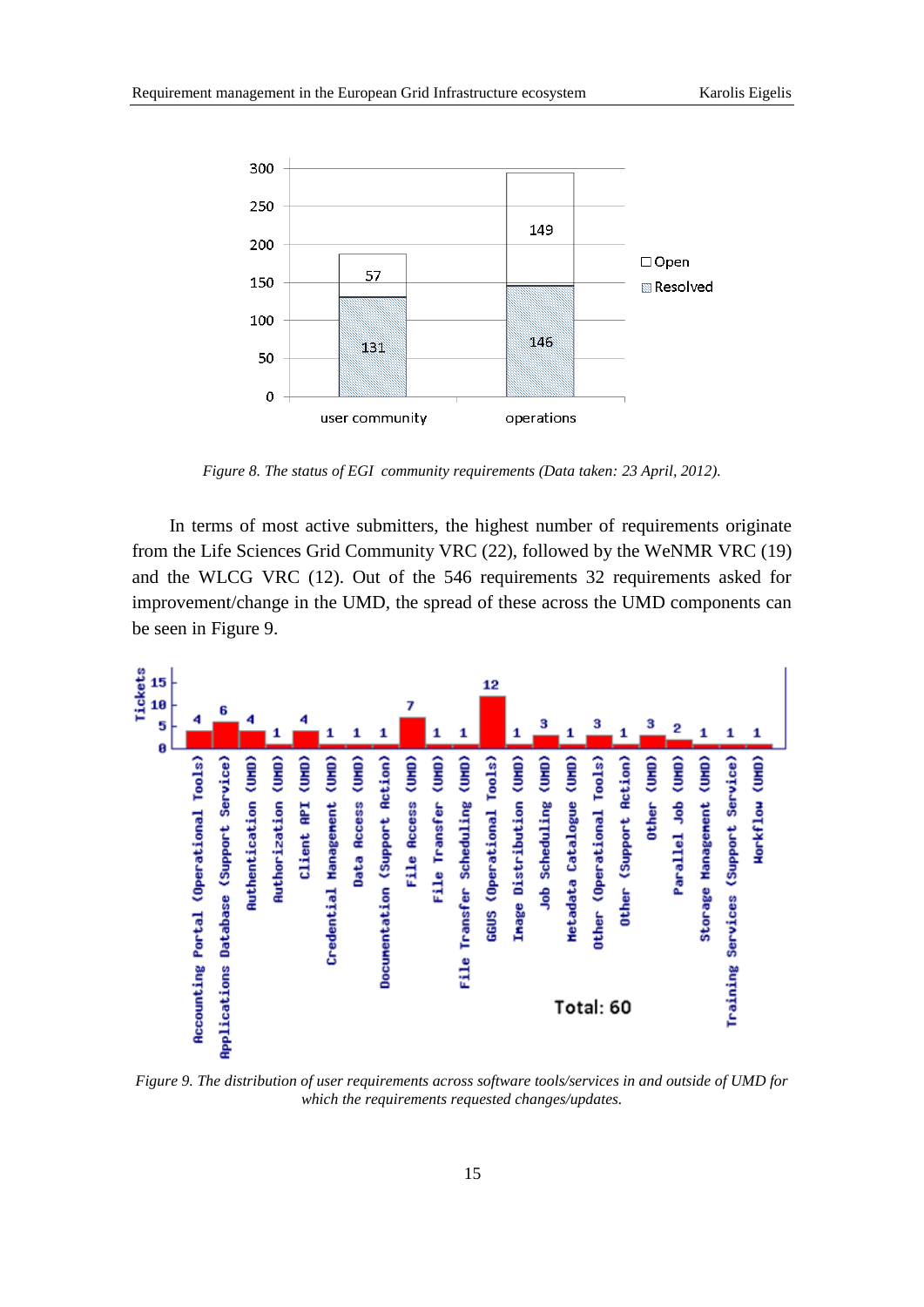## **7. Summary and future work**

The EGI User Community Support and Operation teams have put in place a robust process to capture, analyse and address user requirements. The process respects the distributed, federated nature of the infrastructure, its user, operational and technology developer communities. The workflow enables the integration of new solutions in the ecosystem and facilitates the reuse of best practices, tools services across resource centres and scientific disciplines.

Through the requirement workflow the various support and developer teams solved 277 requirements across the user, operations and technology domains in less than two years. Some of the complex requirements that cut across multiple user communities can be solved only through extensive consultation with these communities, with software and service providers. Examples of such topics are high level, integrated services and APIs to interact with middleware services and federated identity management to access infrastructure services. Investigations in these areas are on-going using the EGI Helpdesk, surveys and through topical workshops.

The EGI RT system and its related tools – the requirements table in the Wiki and the RT gadgets – provide generic and personalised interfaces to interact with the requirement tracker. These tools keep requestors informed about progress and next actions, without overloading them information. Personalised, NGI and community specific dashboards and gadgets are already used in two communities: Life Sciences Grid Community and WeNMR VRCs. RT dashboards are preferred by NGIs. Besides promoting the customisable interfaces to EGI members, the UCST will also investigate the feasibility of providing mobile applications (primarily Android apps) for the RT system, and for other user support services that come from the EGI-InSPIRE project (Training Marketplace, Applications Database, Client Relationship Manager).

## **8. Acknowledgement**

The work presented in this paper is supported by the EGI-InSPIRE project (Integrated Sustainable Pan-European Infrastructure for Researchers in Europe), cofunded by the European Commission (contract number: RI-261323) for four years from the  $1<sup>st</sup>$  of May 2010. EGI-InSPIRE is a collaborative effort involving more than 50 institutions in over 40 countries. Its mission is to establish a sustainable European Grid Infrastructure (EGI).

# **References**

- <span id="page-15-0"></span>[1] Trac tool:<http://trac.edgewall.org/>
- <span id="page-15-1"></span>[2] Rob Baxter, Neil Chue Hong, *Tracking community intelligence with Trac,* Philosophical Transactions, Royal Society, Volume 369, No 1949, pp 3372-3383, 2011.